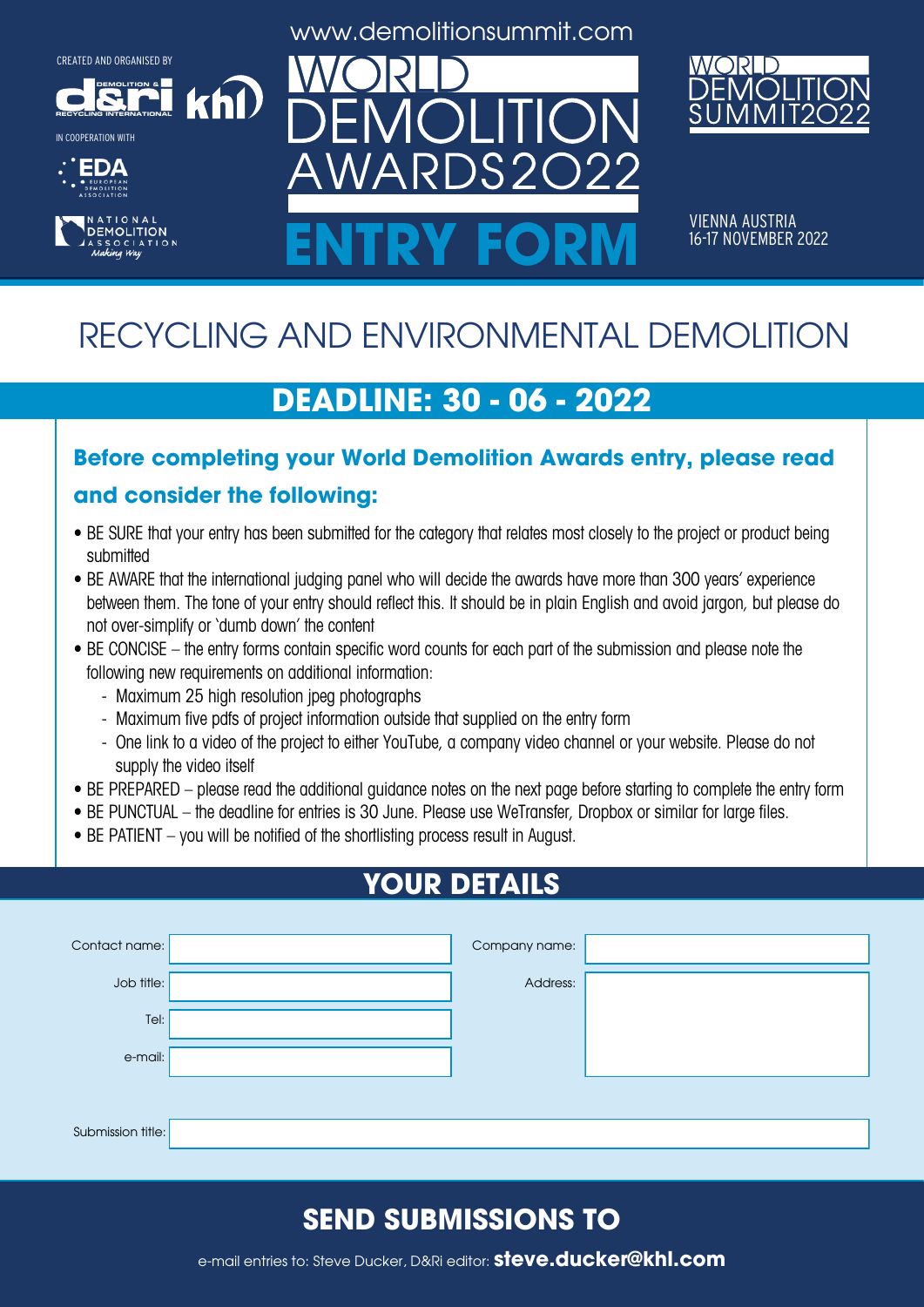**DEMOLITION &**

**khl** 

**RECYCLING INTERNATIONAL** IN COOPERATION WITH





www.demolitionsummit.com

 $S2$ 



VIENNA AUSTRIA<br>16-17 NOVEMBER 2022 ENTRY FORM **16-17 NOVEMBER 2022** 

### RECYCLING AND ENVIRONMENTAL DEMOLITION **DEADLINE: 30 - 06 - 2022**

#### **GUIDANCE NOTES**

- All entries must be on an official entry form (Word or PDF).
- The project must have started or ended between 1 July 2021 and 30 June 2022.
- Entries should be in English. If you wish to enter in a different language, please contact Steve Ducker.
- You can enter for more than one award. You can also enter more than once in the same category. However, specific projects can be entered for one category only.
- If you are sending in more than one entry, please use a separate form for each one.
- The awards statement should be 1,500 words maximum. It should be based on the award criteria. This will be sent to the judges for the shortlisting process.
- Supporting material can include your recycling and environmental strategy, demolition methodology statement, site waste management plans, photographs, video and media coverage. But it is not limited to these items. Please note the new requirements on supporting material, including

the maximum amounts that can be submitted, which are specified on the previous page.

- If using a client or other third party testimonial, please confirm that you have their permission.
- The executive summary should be an edited version of the project summary. Maximum 250 words. This will be published in D&Ri if your company is shortlisted.
- Bullet points should be a maximum 20 words each and limited to a maximum of five items. These will be published in the Shortlisted Companies Brochure if your company is shortlisted.
- Please supply your company logo and at least one high resolution jpeg photo.
- Send your entry and supporting material electronically to steve.ducker@khl.com
- If your entry is too large to e-mail (if it contains lots of photos it probably will be), please send by wetransfer, dropbox or similar.

#### **AWARD CRITERIA**

The winner of this category will be able to demonstrate a commitment to reducing the environmental impact of its operations. As well as clear evidence of effective recycling strategies, the judges will be looking for evidence of "green" working practices, investment in cleaner equipment and effective control of noise, pollution and disturbance. Primary criteria against which entries will be assessed are: Professionalism/Expertise; Environmental Impact Management; Approach to Recycling; Client Satisfaction. There is no charge for entering the World Demolition Awards and we look forward to hearing from you.

#### **WHAT YOU NEED TO SUBMIT**

- Project summary for judges
- • Awards statement for judges **(maximum 1,500 words)**
- • Executive summary for D&Ri magazine **(maximum 250 words)**
- **• Five** bullet points for possible inclusion in Shortlisted Companies brochure
- • Supporting material **(maximum 5 pdfs, see first page)**
- Company logo
- • High resolution jpeg photographs **(maximum 25, see first page)**
- **• Link to** video (optional)
- • Your company details (in space provided **on previous page**)

#### **SEND SUBMISSIONS TO**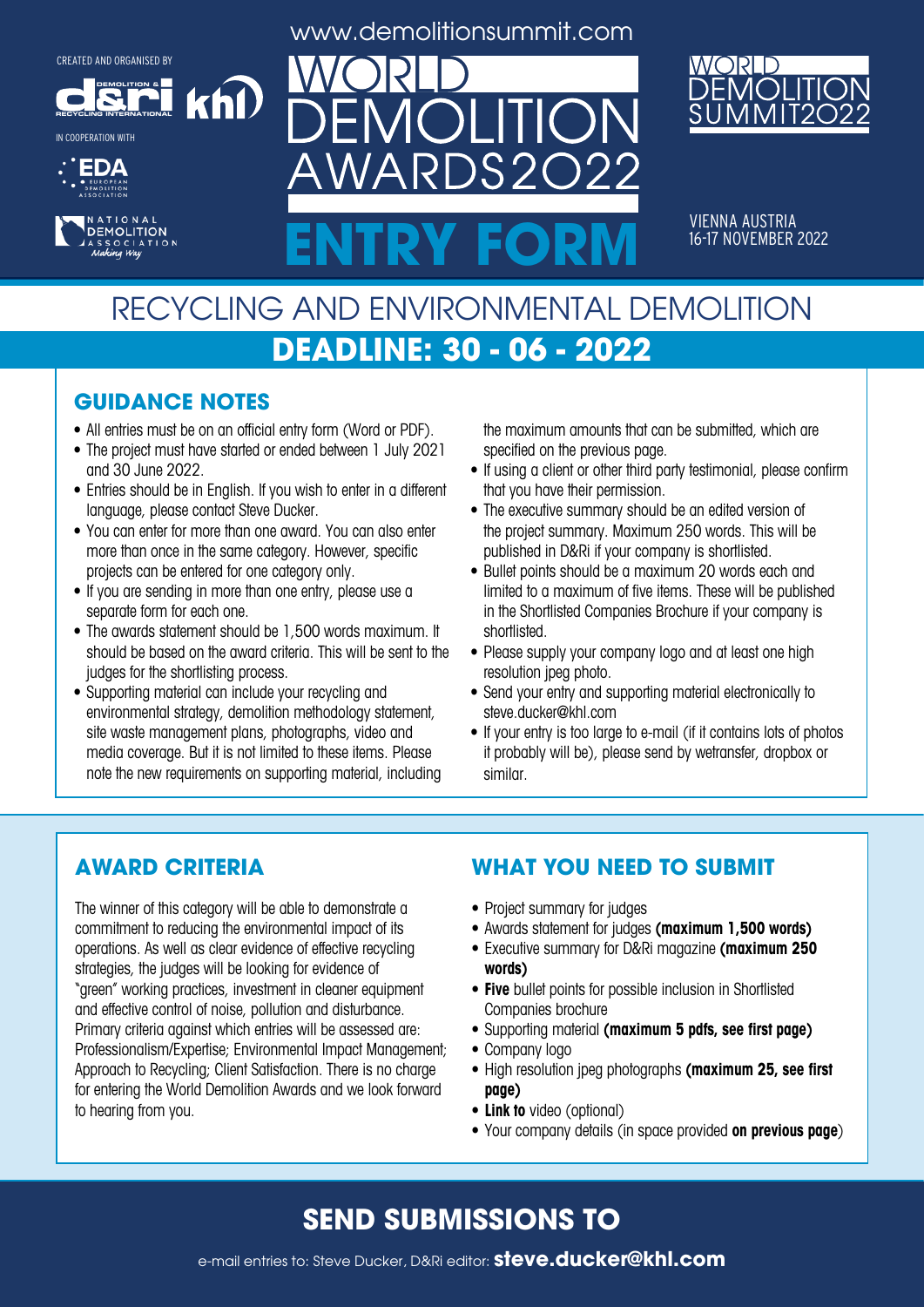**DEMOLITION &**

 $k$ h $\Omega$ 

**RECYCLING INTERNATIONAL**







www.demolitionsummit.com



VIENNA AUSTRIA<br>16-17 NOVEMBER 2022 ENTRY FORM **16-17 NOVEMBER 2022** 

## RECYCLING AND ENVIRONMENTAL DEMOLITION **DEADLINE: 30 - 06 - 2022**

### **PROJECT SUMMARY**

The purpose of this summary is to provide the judges with a brief description of the project. This information is primarily for judging purposes, but may be used in editorial coverage of the project in Demolition & Recycling International. If you do not wish this information to be used in D&Ri, please check this box.

| Project name:                                                               |                 |
|-----------------------------------------------------------------------------|-----------------|
| Client:                                                                     |                 |
| Date commenced:                                                             | Date completed: |
| Contract value:                                                             |                 |
| Volume of site (m <sup>3</sup> /yd <sup>3</sup> )<br>or area $(m^2/yd^2)$ : |                 |
| Equipment deployed:                                                         |                 |
|                                                                             |                 |
| Key challenges:                                                             |                 |
|                                                                             |                 |
| Maximum workforce at peak:                                                  |                 |
| Number of shifts at peak:                                                   |                 |
| Health & safety incidents                                                   |                 |
| (number & nature):                                                          |                 |
|                                                                             |                 |
| Volume of waste &<br>percentage recycled:                                   |                 |
|                                                                             |                 |

#### **SEND SUBMISSIONS TO**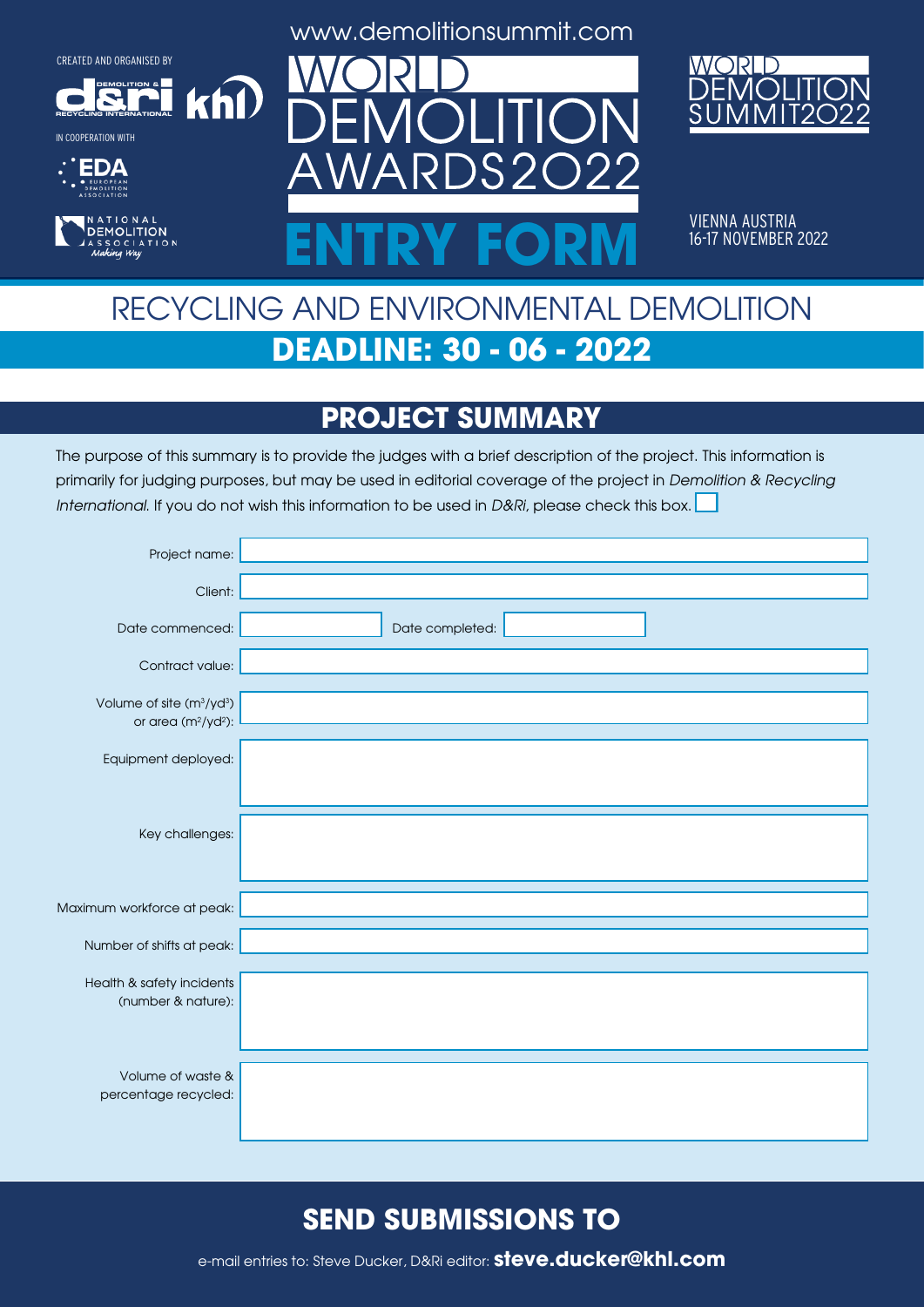**DEMOLITION &**

 $k$ h $\Omega$ 

**RECYCLING INTERNATIONAL**











VIENNA AUSTRIA<br>16-17 NOVEMBER 2022 ENTRY FORM **16-17 NOVEMBER 2022** 

## RECYCLING AND ENVIRONMENTAL DEMOLITION **DEADLINE: 30 - 06 - 2022**

#### **AWARDS STATEMENT**

**THIS MUST BE COMPLETED** for the entry to be put forward to the judging panel

**NO MORE THAN 1,500 WORDS**

#### **SEND SUBMISSIONS TO**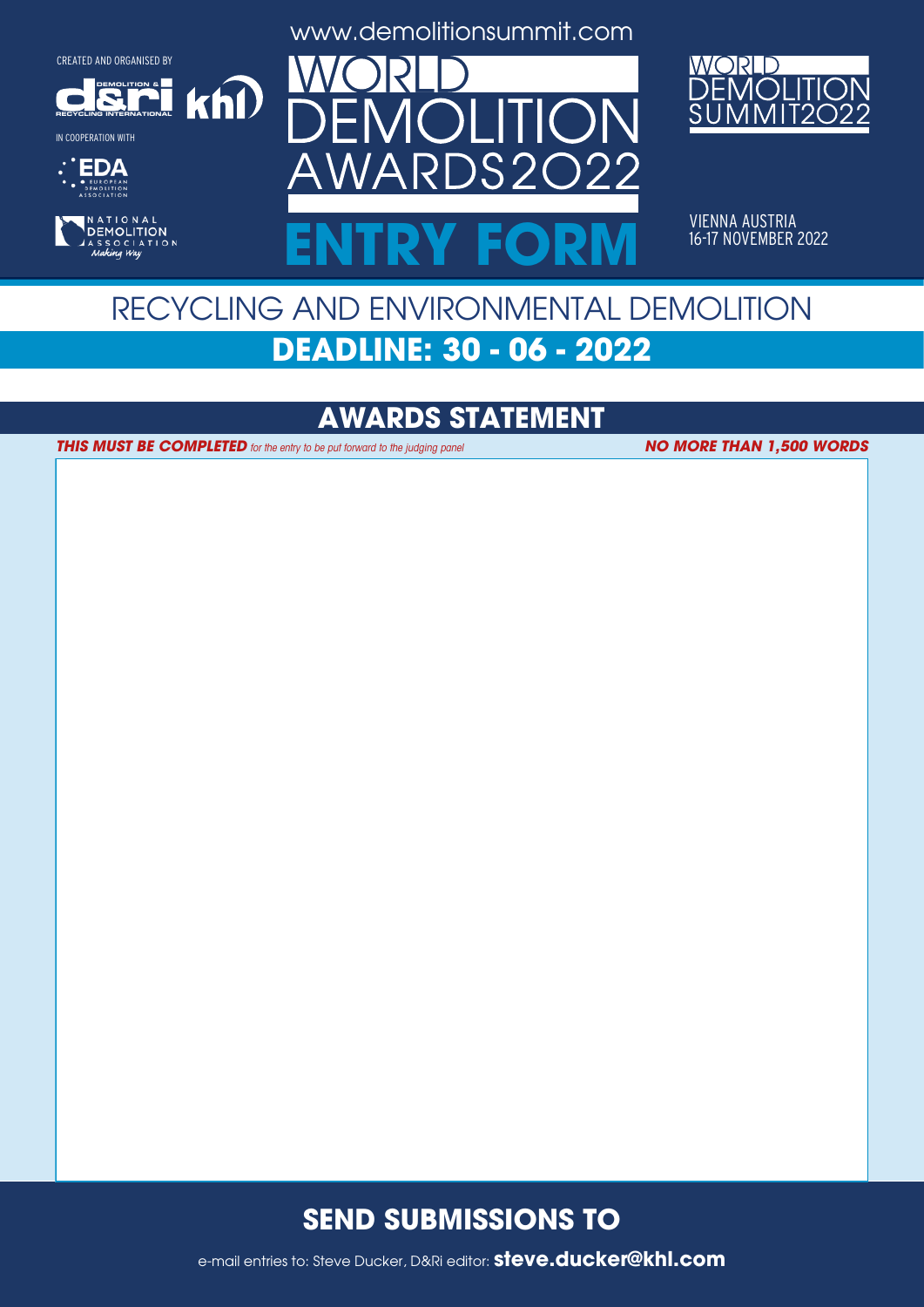**DEMOLITION &**

 $k$ h $\Omega$ 

**RECYCLING INTERNATIONAL**







www.demolitionsummit.com



VIENNA AUSTRIA<br>16-17 NOVEMBER 2022 ENTRY FORM **16-17 NOVEMBER 2022** 

## RECYCLING AND ENVIRONMENTAL DEMOLITION **DEADLINE: 30 - 06 - 2022**

#### **AWARDS STATEMENT** CONTINUED

**THIS MUST BE COMPLETED** for the entry to be put forward to the judging panel **NO MORE THAN 1,500 WORDS** 

#### **SEND SUBMISSIONS TO**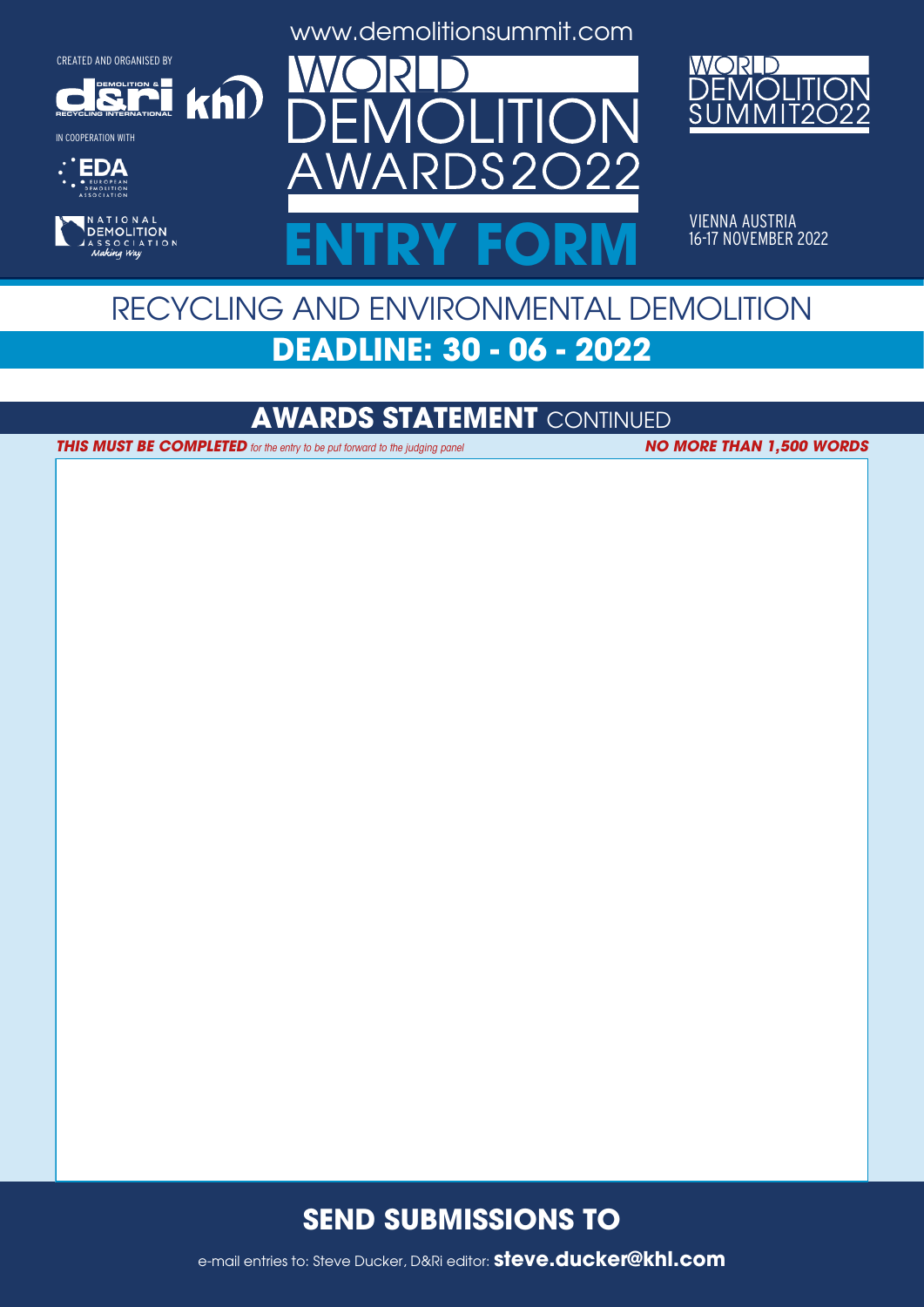**DEMOLITION &**

 $k$ h $\Omega$ 

**RECYCLING INTERNATIONAL**

IN COOPERATION WITH





www.demolitionsummit.com



VIENNA AUSTRIA<br>16-17 NOVEMBER 2022 ENTRY FORM **16-17 NOVEMBER 2022** 

## RECYCLING AND ENVIRONMENTAL DEMOLITION **DEADLINE: 30 - 06 - 2022**

### **EXECUTIVE SUMMARY**

**THIS MUST BE COMPLETED** for the entry (if shortlisted) to appear in Demolition & Recycling International **NO MORE THAN 250 WORDS** 

#### **SEND SUBMISSIONS TO**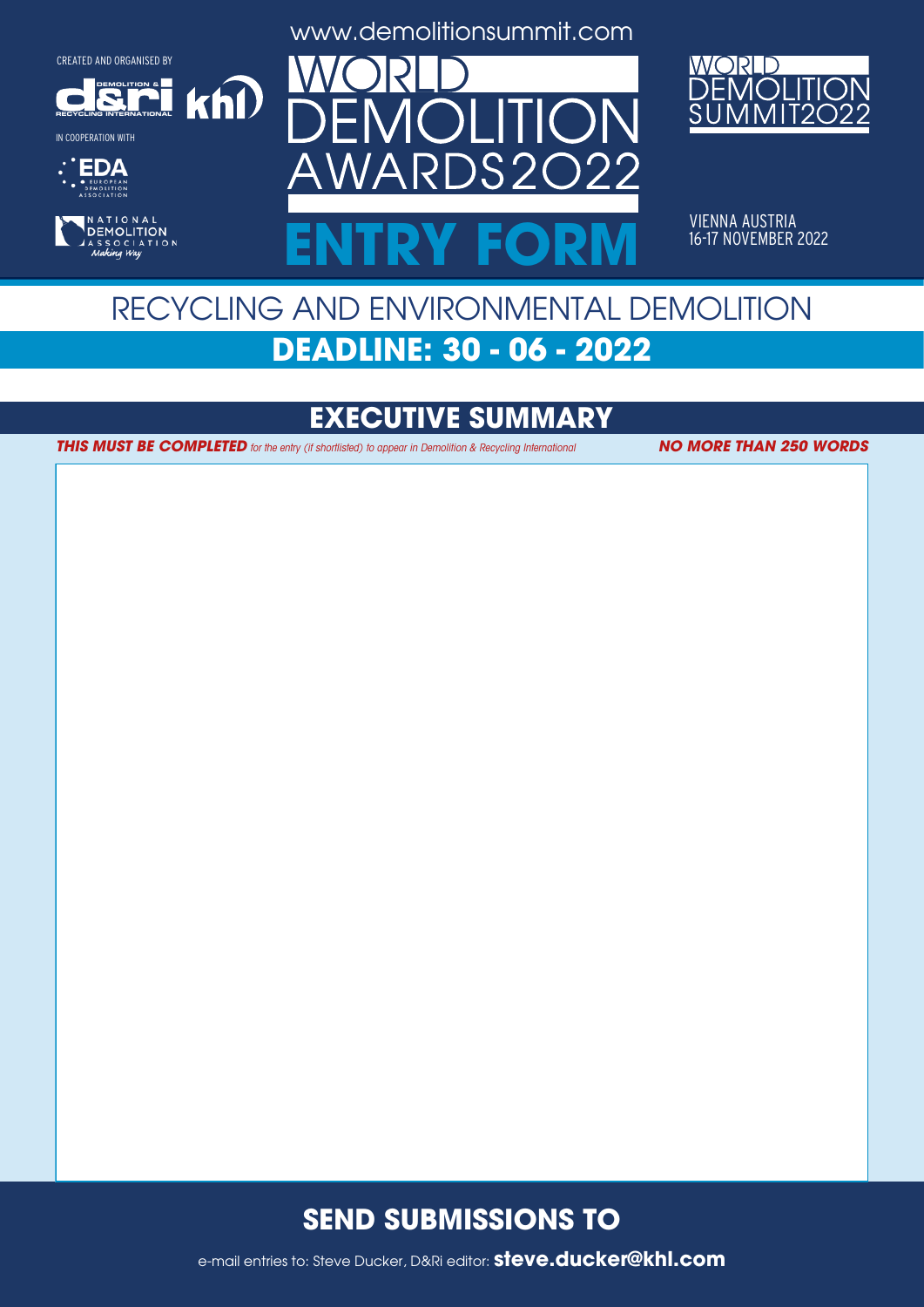**DEMOLITION &**

 $k$ h $\Omega$ 

**RECYCLING INTERNATIONAL**











VIENNA AUSTRIA<br>16-17 NOVEMBER 2022 ENTRY FORM **16-17 NOVEMBER 2022** 

### RECYCLING AND ENVIRONMENTAL DEMOLITION **DEADLINE: 30 - 06 - 2022**

### **KEY POINTS OF AWARDS ENTRY**

**PLEASE ALSO SUPPLY FIVE BULLET POINTS OUTLINING KEY FEATURES OF THE PROJECT** maximum 20 words per bullet point

#### **SEND SUBMISSIONS TO**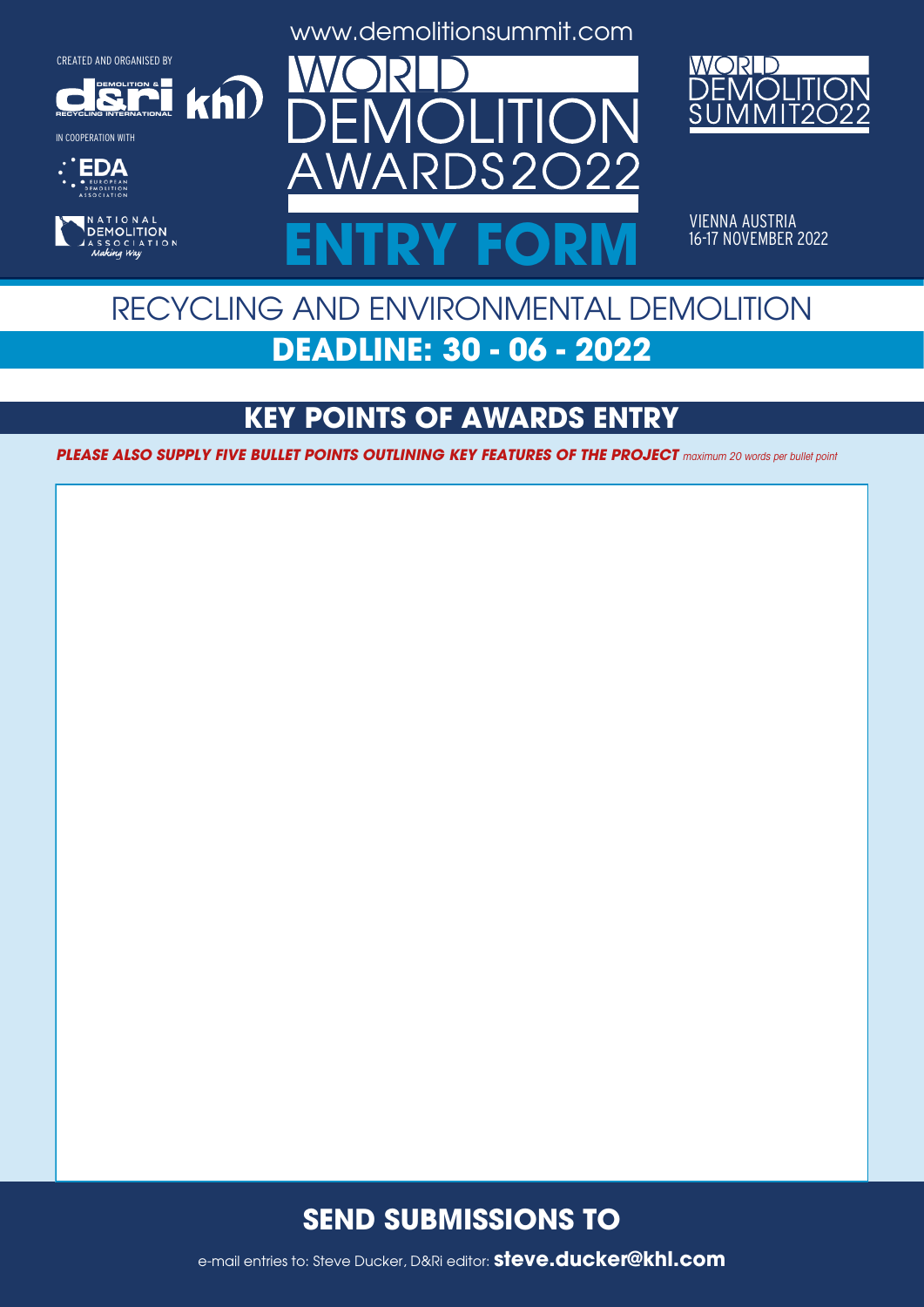**DEMOLITION &**

 $k$ h $\Omega$ 

**RECYCLING INTERNATIONAL**

IN COOPERATION WITH





www.demolitionsummit.com



VIENNA AUSTRIA<br>16-17 NOVEMBER 2022 ENTRY FORM **16-17 NOVEMBER 2022** 

### RECYCLING AND ENVIRONMENTAL DEMOLITION **DEADLINE: 30 - 06 - 2022**

### **LIST OF ANY SUPPORTING MATERIAL**

**PLEASE NOTE THE NEW ENTRY REQUIREMENTS FOR SUPPORTING INFORMATION, AS SPECIFIED ON THE FIRST PAGE**

#### **SEND SUBMISSIONS TO**